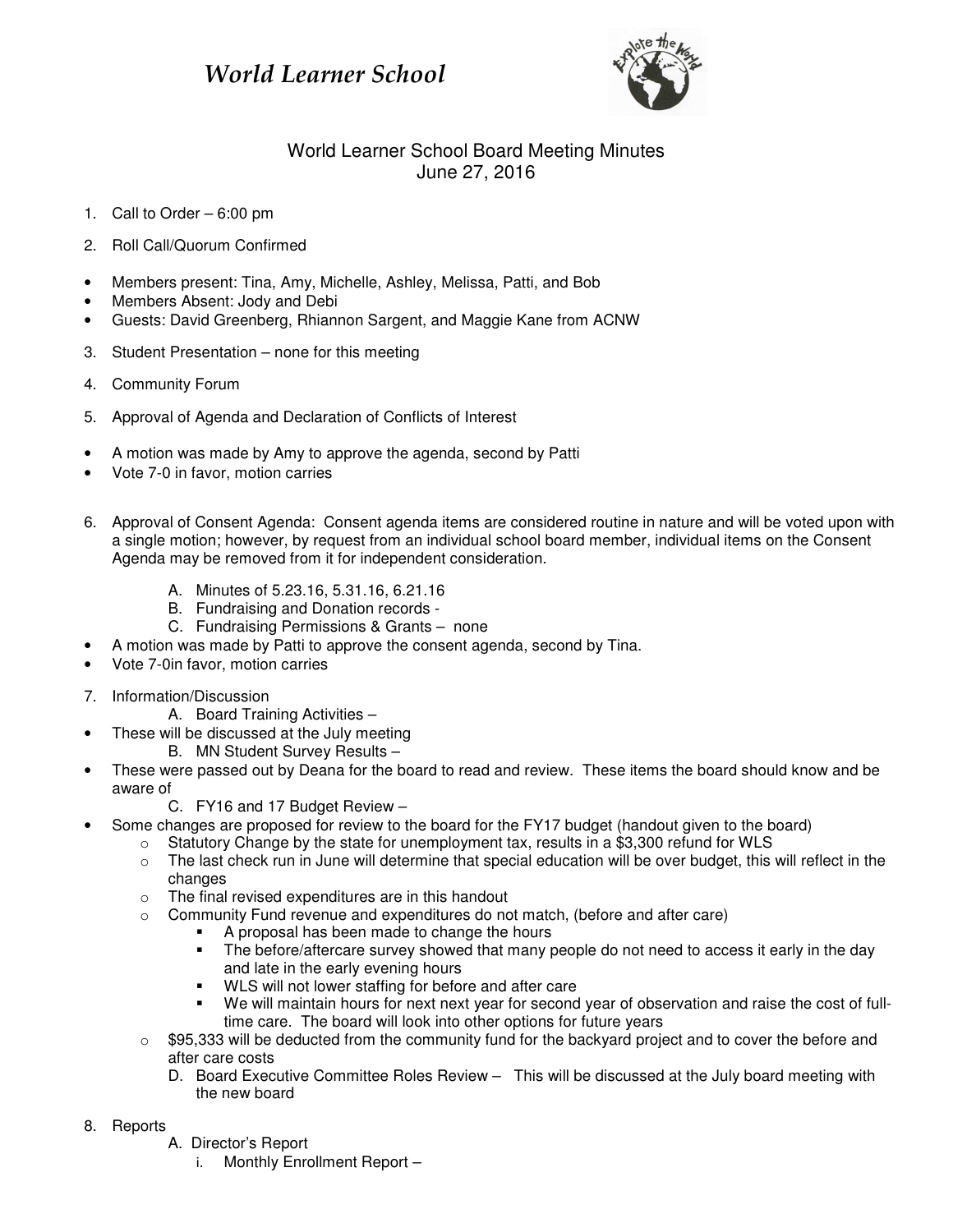- Placements are being made for the upcoming school year
	- ii. Upcoming Events N/A
	- iii. Testing Update –N/A
	- iv. Other information –
- Other information presented to the board by Deana include:
	- o The building company insurance claim
	- o Employee news (the new Lower Elementary Guide)
	- o Before/After Care Summary
	- o New Montessori School opening in Excelsior
	- $\circ$  2016 Legislative Recodification-10 changes were made and they were all listed for the board to see
	- $\circ$  Lease aid of \$317,000 was approved for the next school year
	- o Erate- the federal government aid for internet services was also approved
	- B. Committee Reports
		- i. Finance Committee
			- a. Finance Report May –
- The cash flow is healthy. We have some CDARs coming due. The finance committee will have to watch these so we can reinvest when needed.
	- b. FY16 Budget Update –
- **Previously discussed** 
	- c. FY17 Budget Update –
- **Previously discussed**

## Debi arrived at 6:20pm

- B. Backyard Renovation Update –
- **Landscaping Designs was contacted to determine the start date for the backyard project**
- **•** Deana met with Jonathan Association to discuss the property that WLS has playground equipment on. The WLS Building Company will contact our lawyers for an easement agreement (a temporary one) and hold liability until a decision is made.
	- $\circ$  We could work with the Jonathan Association on phase 2, we are hoping to have this prepared for their July 12<sup>th</sup> meeting
	- C. Director Evaluation Survey and Process Dan Jett
- The board will go to a closed session
- Review of what we have done: we made a job description, goals, measures, Director succession plan, Feedback was given to the director midyear, in the spring we approved 3 surveys, the raw data for these was given, the draft has been made about the director survey which will be completed D. Family Survey Update – Michelle Strain and Bob Davis
- This information was tabulated and goes into the annual report
- A brief summary will be made for parents to see the results of this survey (this will be emailed out) E. Marketing –
- The WLS signs update: working on a way to roll them out over the summer
- Discussion about WLS participation in parades
	- F. PTO Update –
- We have an active PTO president that wants to be a coordinator in the future. Things are going well.

## 9. Action Items

- A. Financial Report for May 2016:
- Melissa made a motion to approve the financial report, a second was made by Debi
- **Vote 8-0 in favor, motion carries** 
	- B. Personnel Employment Agreements: FY16 Craig Renier FY17 Deana Siekmann, Denise Parish, Rachel Gleason, Debi Forsyth
- Motion was made to approve the employment agreements for the people listed above by Patti, it was seconded by Ashley.
- **Vote 8-0 in favor, motion carries** 
	- C. Policies: First Reading Criminal Background Check Policy
- Motion was made to approve the Criminal Policy by Patti, it was seconded by Tina
	- o This was approved in April, but the policy needs to be reconsidered
	- $\circ$  Currently all background checks need to go through the board for all employees and volunteers each year
- Vote 0-8 (Opposed by: Tina, Amy, Michelle, Ashley, Melissa, Patti, Bob, and Debi)